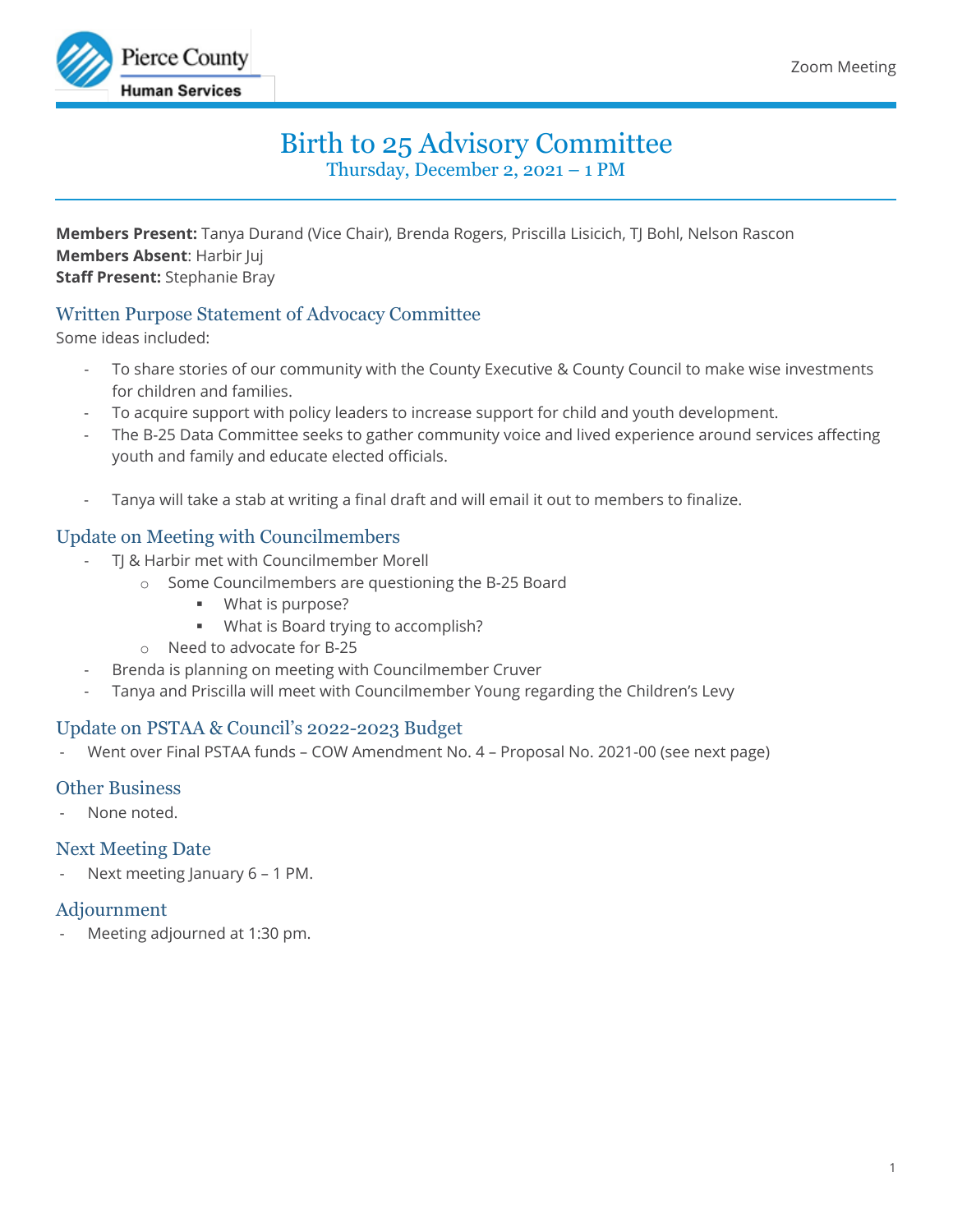

# Pierce County Council

930 Tacoma Avenue South, Room 1046 Tacoma, WA 98402-2176 (253) 798-7777<br>FAX (253) 798-7509 Pierce County Council<br>
930 Tacoma Avenue South, Room 1046<br>
25HINGS 738-7777<br>
FAX (253) 798-7757<br>
1-800-992-2456<br>
www.piercecountywa.org/council<br>
November 13, 2021 ercecountywa.org/councii Pierce County Count<br>
930 Tacoma Avenue South, Room 1046<br>
Tacoma, WA 98402-2176<br>
(253) 798-7777<br>
FAX (253) 798-7509<br>
1-800-992-2456<br>
www.piercecountywa.org/council<br>
mber 13, 2021

12/2021 Committee of<br>g and incorporated into<br>posal.<br>**endment No. 4**<br>al No. 2021-100

| To: | Councilmembers |
|-----|----------------|

| <b>JGTSSP</b><br>(253) 798-7777<br>FAX (253) 798-7509<br>1-800-992-2456<br>www.piercecountywa.org/council |                                                                                                                                                                                                                                                                                                                                                                                                                                                                                                                                                                      | Passed at the TIMZZUZT Committee of<br>the Whole meeting and incorporated into<br>the substitute proposal. |
|-----------------------------------------------------------------------------------------------------------|----------------------------------------------------------------------------------------------------------------------------------------------------------------------------------------------------------------------------------------------------------------------------------------------------------------------------------------------------------------------------------------------------------------------------------------------------------------------------------------------------------------------------------------------------------------------|------------------------------------------------------------------------------------------------------------|
|                                                                                                           |                                                                                                                                                                                                                                                                                                                                                                                                                                                                                                                                                                      | <b>COW Amendment No. 4</b><br><b>Proposal No. 2021-100</b>                                                 |
| November 13, 2021                                                                                         |                                                                                                                                                                                                                                                                                                                                                                                                                                                                                                                                                                      |                                                                                                            |
| To:                                                                                                       | Councilmembers                                                                                                                                                                                                                                                                                                                                                                                                                                                                                                                                                       |                                                                                                            |
| From:                                                                                                     | Councilmember Derek Young, District No. 7                                                                                                                                                                                                                                                                                                                                                                                                                                                                                                                            |                                                                                                            |
| <b>Hearing Date:</b>                                                                                      | November 12, 2021                                                                                                                                                                                                                                                                                                                                                                                                                                                                                                                                                    |                                                                                                            |
| Subject:                                                                                                  | Amendments to Proposal No. 2021-100 (2022-2023 Biennial Budget)                                                                                                                                                                                                                                                                                                                                                                                                                                                                                                      |                                                                                                            |
|                                                                                                           | 1. On page 4 of the Proposal, line 27 (Taxpayer Accountability Fund), amend the<br>appropriation as follows.                                                                                                                                                                                                                                                                                                                                                                                                                                                         |                                                                                                            |
| following:                                                                                                | 2. On page 4 of the Proposal, delete lines 29-40 in their entirety and replace with the                                                                                                                                                                                                                                                                                                                                                                                                                                                                              |                                                                                                            |
|                                                                                                           | "PROVIDED, appropriations in the Taxpayer Accountability Fund shall be used to<br>support the following items:                                                                                                                                                                                                                                                                                                                                                                                                                                                       |                                                                                                            |
|                                                                                                           | Child Care Resources homeless childcare subsidy program  300,000<br>Childcare vouchers for Pierce County student-parents  200,000<br>University of Washington - Tacoma science, technology, and<br>PROVIDED, up to \$2,500,000 shall be used as an initial deposit into an endowment<br>fund to the benefit of Pierce County children, pending the creation of said fund.<br>PROVIDED FURTHER, should an endowment fund not be established by December<br>31, 2022, appropriations allocated to the fund shall revert to the Taxpayer<br><b>Accountability Fund.</b> |                                                                                                            |